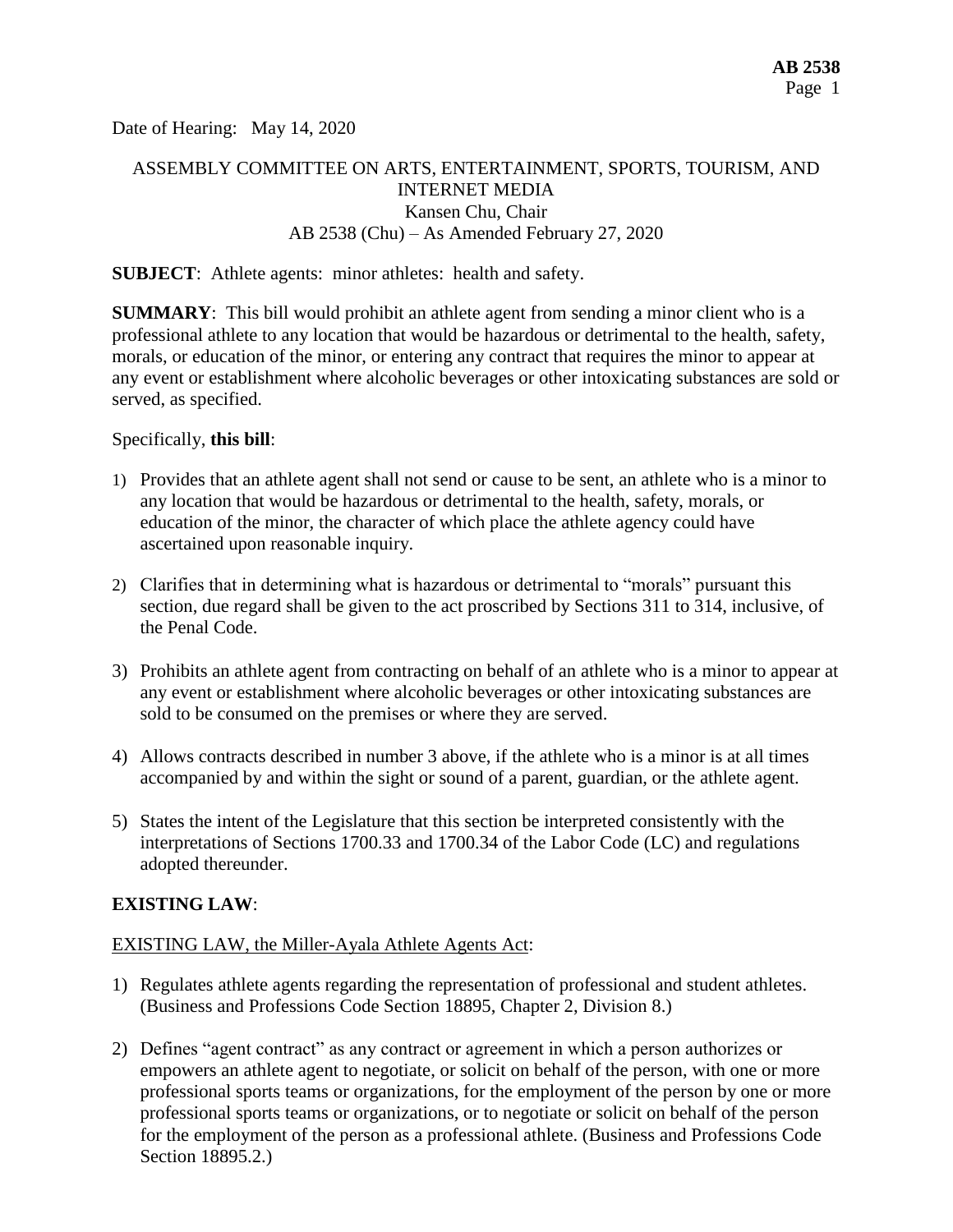- 3) Defines "athlete agent" as any person who, directly or indirectly, recruits or solicits an athlete to enter into any specified type of contract, or for compensation procures, offers, promises, attempts, or negotiates to obtain employment for any person with a professional sports team or organization or as a professional athlete. A talent agency is considered an "athlete agent" if they engage in above defined activity. (Business and Professions Code Section 18895.2.)
- 4) Prohibits an athlete agent from owning or having a financial interest in any entity that is directly involved in the same sport as a person with whom the athlete agent has entered into an agreement contract for the purposes of negotiating an endorsement contract, financial services contract or professional sports service contract, or providing advice concerning potential or actual employment as a professional athlete. (Business and Professions Code Section 18897.27.)
- 5) Requires an athlete agent, if providing financial services to the athlete, to disclose potential conflicts of interest, as specified. (Business and Professions Code Section 18897.3.)
- 6) Prohibits an athlete agent from dividing fees with or receiving compensation from a professional sports league, team, or other organization or its representatives or employee, or offer or allow any full-time employee of a union or players' association connected with professional sports to own or participate in any of the revenues of the athlete agent. (Business and Professions Code Section 18897.47.)
- 7) Makes the violation of any provisions of the Athlete Agents Act a misdemeanor offense. (Business and Professions Code Section 18897.93.)

**FISCAL EFFECT**: Unknown. This measure has been keyed as fiscal by the Legislative Counsel.

## **COMMENTS**:

1) *Author's statement of need for legislation.*

According to press reports Lucy Li made her professional golf debut at 11 years old, 13 year old Californian Olivia Moultrie became the youngest team sport player ever to go pro when she signed with Nike and the Portland Thorns of the National Women's Soccer League, and Francis Jacobs of Mission Viejo is playing professional soccer for the Orange County S.C. club of the United Soccer League at only 14 years of age. They join thousands of children and teenagers who have broken into the ranks of professional sports. But unlike another of California's glamourous occupations where children excel, entertainment, child athletes do not have legal protections requiring someone to assure that their health, safety, morals and educational needs are met in the rough and tumble world of professional sports and accompanying promotional engagements.

When the professional athletes are on the pitch, field or court, they are protected by rules of conduct and fair play. But when they are in an event sponsor's cocktail party, or booster's home, the rules change and these vulnerable children may be subjected to unwanted advances and pressure. This is especially true when alcohol or other intoxicating substances are present. The law recognized this concern in the area of children in entertainment, and put protections in place to prevent agents sending them into situations where they could be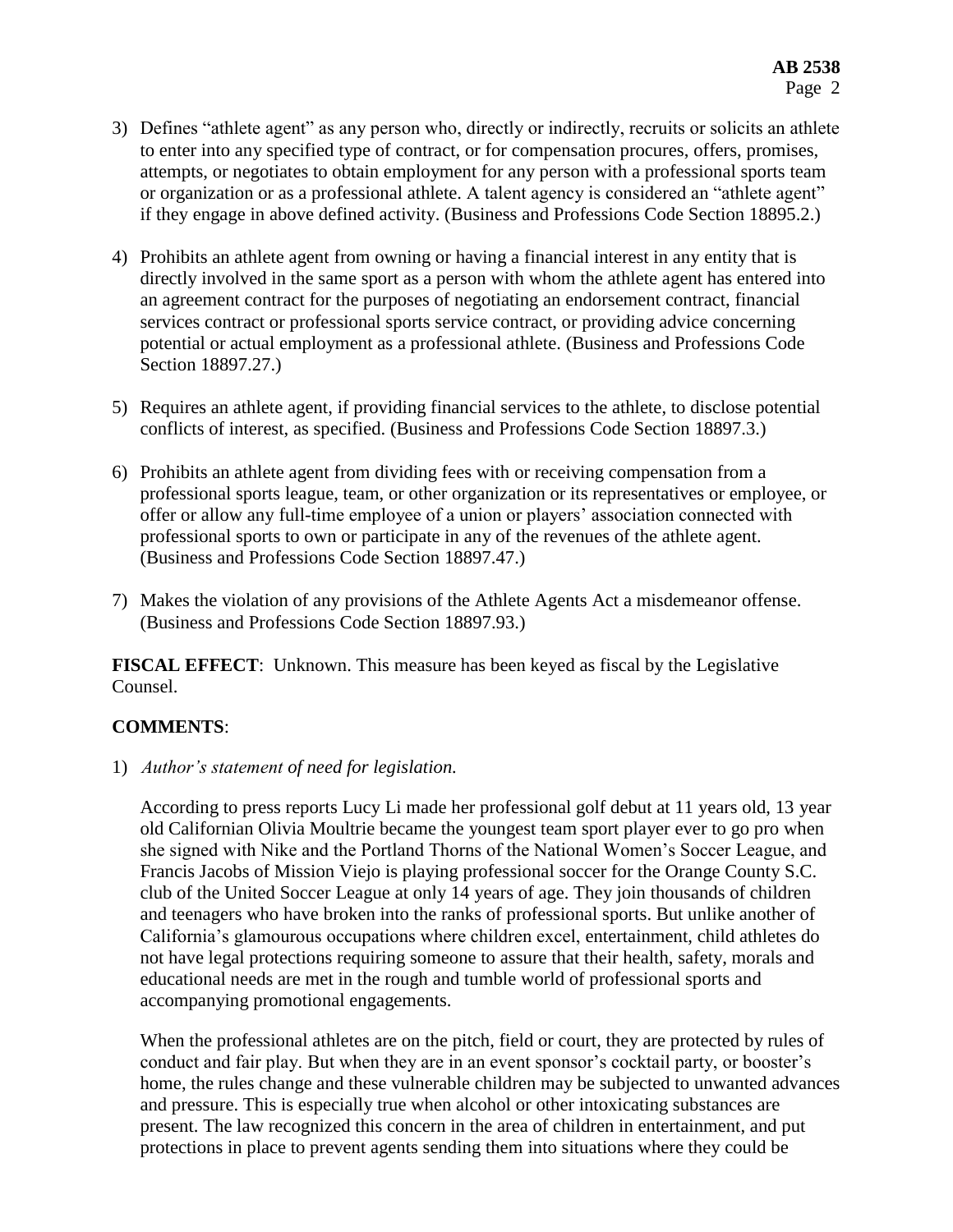compromised. These same protections are needed to prevent children in professional sports from being similarly endangered.

Sadly, the worst case scenarios of their lack of protection have too often played out for children in sports. In a recent article, *How prevalent is sexual abuse in sport*? The author declared that, "while sparse there is robust data on how prevalent sexual abuse in sport is," pointing to a German Government study showing a full third of elite German soccer athletes in the German Olympic Sport Confederation have experienced some form of sexualized violence, figures supported by a University of Edinburgh survey of 6,000 student athletes reporting 29% of respondents experiencing sexual harassment in sport (17% of males verses 34% of females) with 5% of males reporting sexual harm and 3% of women. (The Conversation, Beth Daly, *How prevalent is sexual abuse in sport*, December 5, 2016). The consequences of this abuse can have lasting personal impacts and drive elite athletes from their sport (Journal of Sexual Aggression, Fasting, Kari, et al, *Consequences of sexual harassment in sport for female athletes*, July 01, 2002). The Government of Quebec Canada also studied the issue and found sexual abuse happens mainly in places where sports activities are carried out, competitions away from home, in the homes of the abuser and at social events. They recommended more attention be paid to the prevention of sexual abuse in sport, including prevention training for sports administrators and leadership and awareness raising for organizations and parents. (INSPQ, Parent & Hlimi, *Sexual Abuse of Young People in Sport*, 2012).

2) *Support.* According to the author, former tennis star Andrea Jaeger is responsible for bringing forward this bill idea. She writes the Committee in support to say, "I became a professional athlete at the age of 14. I was the #2 world ranked professional tennis player by the age of 16. Youth sports is a billion-dollar business. Professional sports are now producing billion-dollar athletes. As much as opportunities have increased for minors to participate in professional sports, the safety and welfare of such minor athletes in professional sports have not increased."

She adds, "Minor athletes constantly having to cope and survive in an abusive and harmful environment results in more than the hope of success in sport dying. Young lives are being destroyed. This is more than dreams diminished from an unhealthy and unsafe environment because no law is available for protection to minors in professional sports, … Abused bodies, damaged minds, financial exploitation and even human trafficking are happening to minor athletes in professional sports because no law is currently in place to protect minor athletes in professional sports." She concludes by saying, "Minor athletes like myself have waited and suffered for over 40 years for a bill to be passed to protect minor athletes in professional sports. AB2538 will change that and help minor athletes receive protection in professional sports."

3) *Background: The Miller-Ayala Athlete Agents Act*. In 1996, in response to reports of a sports agent paying college students in exchange for representation, the Senate Business and Professions Committee Subcommittee on Sports held a hearing wherein they heard testimony from university officials and coaches, interscholastic sports governing bodies, attorneys, and former college athletes on the topic of athlete agents. All of these witnesses spoke of a growing pattern of various abusive practices on the part of athlete agents. All emphasized that such abusive practices have great harmful effects on the athletes and their families and friends, their athletic programs, and their schools generally, including alumni and fans. All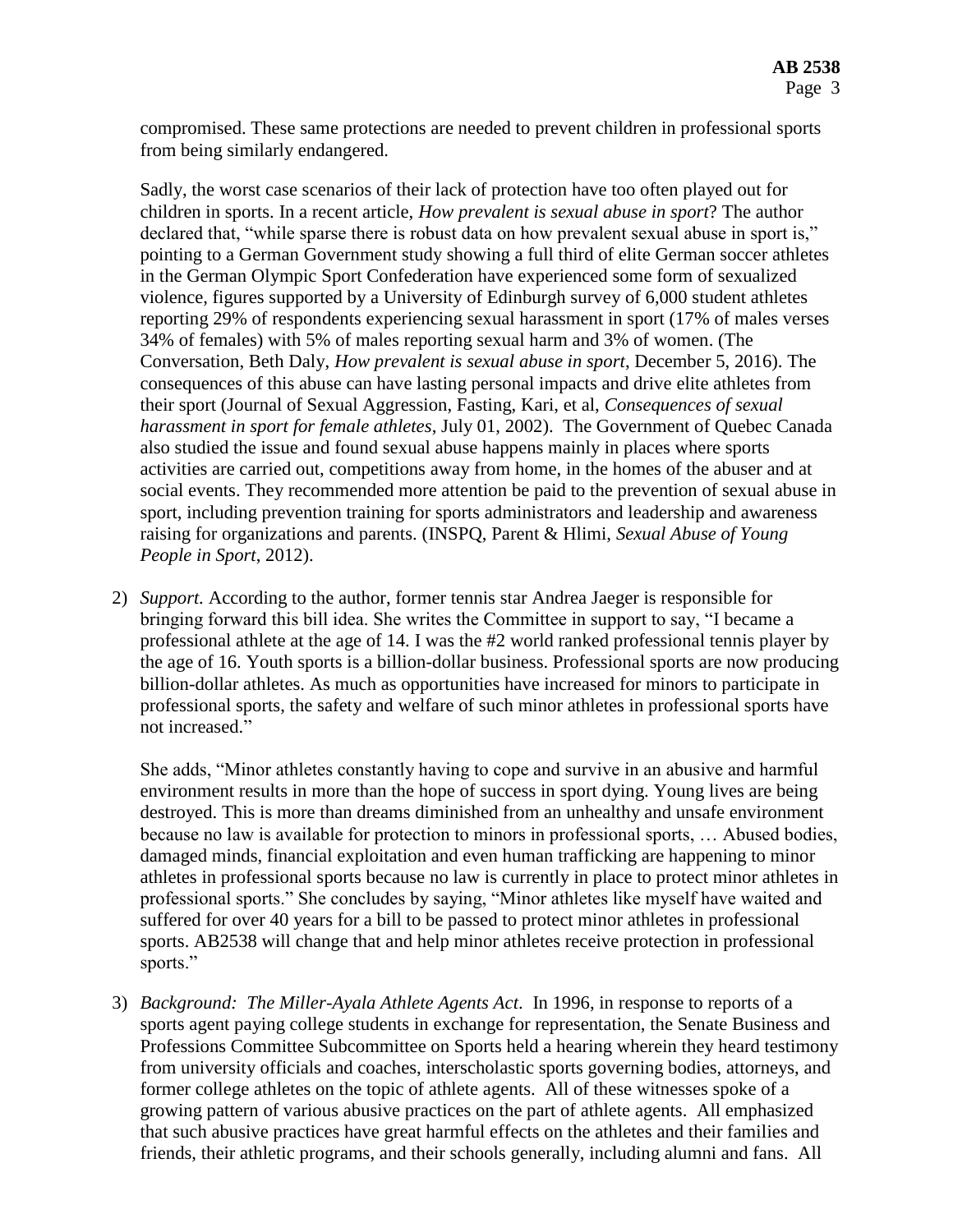decried the lack of meaningful oversight of athlete agents, citing insufficient penalties in current law and apparent inattention and/or inability of any agency to take action against athlete agents.

That same year, the Miller-Ayala Athlete Agents Act [AB 1987 (Miller), Chapter 957, Statutes of 1996], was passed to enact a comprehensive set of provisions governing the conduct and practice of individuals who work as athlete agents. However, it did not include a registration program, but rather required filing of information regarding the background and business practices of the athlete agent with the Secretary of State's Office.

According to the Secretary of State Special Filing Unit, as of March 13, 2020, 970 athlete agents or athlete agent companies have filed information. It is unknown whether any action has been taken against athlete agents pursuant to this Act.

- 4) *Analogous existing laws for protecting children in entertainment referenced in AB 2538*. According to information provided by the author, the child protection concepts contained in this bill are derived from the following Labor Code sections and regulations:
	- **LC 1308.5.** The written consent of the Labor Commissioner in the form of a permit to employ a minor in the entertainment industry is required for any minor, not otherwise exempted by this chapter.
	- LC 1308.6. No consent shall be given at any time unless the officer giving it is satisfied that all of the following conditions are met:

a. The environment in which the performance, concert, or entertainment is to be produced is proper for the minor.

b. The conditions of employment are not detrimental to the health of the minor.

c. The minor's education will not be neglected or hampered by his or her participation in the performance, concert, or entertainment.

- **LC 1700.33.** No talent agency shall send or cause to be sent, any artist to any place where the health, safety, or welfare of the artist could be adversely affected, the character of which place the talent agency could have ascertained upon reasonable inquiry.
- LC 1700.34. No talent agency shall send any minor to any saloon or place where intoxicating liquors are sold to be consumed on the premises.
- **8 California Code of Regulations, §11751**. Entertainment Industry Defined; Employment of Minors in the Entertainment Industry. … (b) Any employer in the Entertainment Industry desiring to employ minors in any such work or activity which is not hazardous or detrimental to the health, safety, morals or education of such minors shall make an application to the Division for a Permit to Employ Minors in such work or activity. In determining what is hazardous or detrimental to